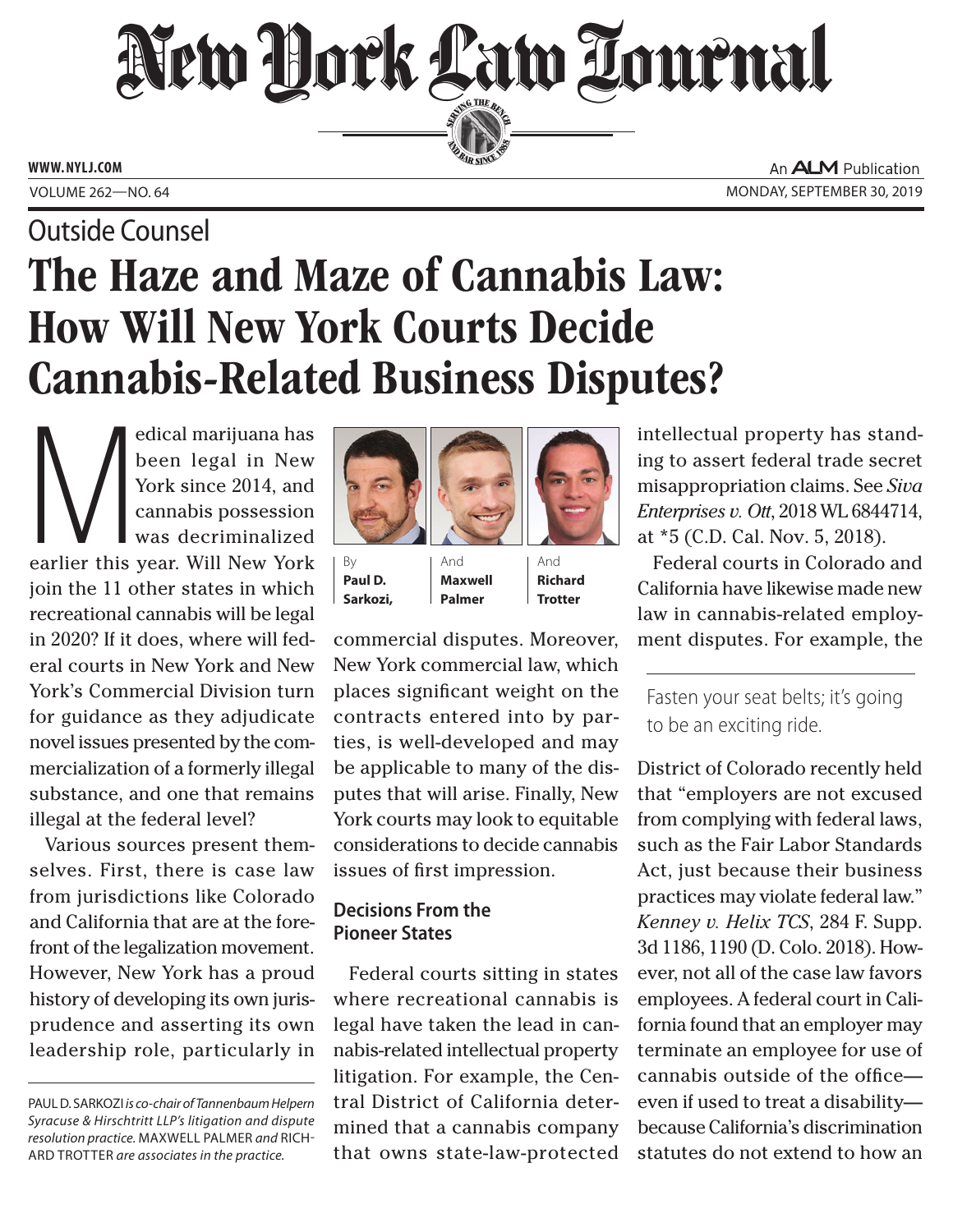employee treats a disability. *Shepherd v. Kohl's Dep't Stores*, 2016 WL 4126705, at \*6 (E.D. Cal. Aug. 2, 2016).

By contrast, U.S. District Courts in Connecticut and Arizona have found that the states' respective statutes create implied rights of action for terminated employees to sue under applicable anti-discrimination provisions, and that these claims are not preempted by the Controlled Substances Act or other federal statutes. See *Noffsinger v. SSC Niantic Operating Co.*, 338 F. Supp. 3d 78 (D. Conn. 2018); *Whitmire v. Wal-Mart Stores*, 359 F. Supp. 3d 761 (D. Ariz. 2019).

The decision in *Whitmire* provides an example of how courts from one jurisdiction may rely upon cannabis-related decisions from another, as the federal court in Arizona relied upon "highly persuasive" decisions from the Delaware Superior Court and the District of Connecticut. See *Whitmire*, 359 F. Supp. 3d at 779-80 (citing *Chance v. Kraft Heinz Foods Co.*, No. CV-K18C-01-056 NEP, 2018 WL 6655670, at \*6 (Del. Super. Ct. Dec. 17, 2018); *Noffsinger*, 273 F. Supp. at 339-40 (D. Conn. 2017)).

#### **Policy and Equity**

Policy and equitable arguments could also factor prominently in New York State and federal courts' adjudication of cannabis-related issues. As Judge Benjamin Cardozo explained almost a century ago, when judges are "called upon to

say how far existing rules are to be extended or restricted, they must let the welfare of society fix its path, its direction and its distance." Benjamin N. Cardozo, The Nature of the Judicial Process 51 (1921).

For example, in *Green Earth Wellness Ctr. v. Atain Specialty Ins. Co*., the District Court for the District of Colorado held that an insurance company that freely agreed to insure marijuana crop could not turn around and disclaim coverage based on the policy being void as against public policy. 163 F. Supp. 3d 821, 835 (D. Colo. 2016). Rather than void the contract on the basis of its federal illegality, the court's decision was driven by considerations of fairness, and the inequities of allowing an insurance company to disclaim coverage based solely on the criminalization of cannabis at the federal level. See id. at 832-33.

Even as bankruptcy courts continue to dismiss bankruptcy petitions filed by entities in the cannabis industry (see *In re Arenas*, 535 B.R. 845 (10th Cir. B.A.P. 2015)), some have been willing to at least entertain policy arguments. For example, in a recent decision by Bankruptcy Court for the District of Nevada, the court noted: "If there are 8,700 residents of Nevada employed by the marijuana industry, then the impact of automatically denying a bankruptcy fresh start to those residents and their dependents would be

unconscionable." *In re CWNevada*, 2019 WL 2420032 (Bankr. D. Nev. May 15, 2019).

In fact, the heightened importance of public policy arguments can already be seen in those states where recreational cannabis is still illegal. For example, in *In Appeal of Panaggio*, the New Hampshire Supreme Court held that a worker's compensation insurance carrier was not prohibited from reimbursing the cost of purchasing medical cannabis to a claimant—a decision that appeared to turn on achieving an equitable outcome. 2019 WL 1067945, at \*1 (N.H. March 7, 2019).

New York's own equitable doctrines could also be of significant importance to commercial cannabis disputes, and may provide tools for avoiding inequitable outcomes. For example, New York courts will enforce an otherwise valid contract even if it implicates illegal conduct (e.g., cannabis distribution), in order to avoid a windfall to the counter-party, and particularly where the two parties are "equally culpable with respect to the illegal conduct." See *Grape Solutions v. Majestic Wines*, 2015 WL 2207528, at \*4 (Sup. Ct. N.Y. County 2015).

### **The Next Frontier**

As millions of dollars have flowed to cannabis and cannabis-related businesses as part of the so-called "green rush," litigants have turned to courts for injunctive relief to